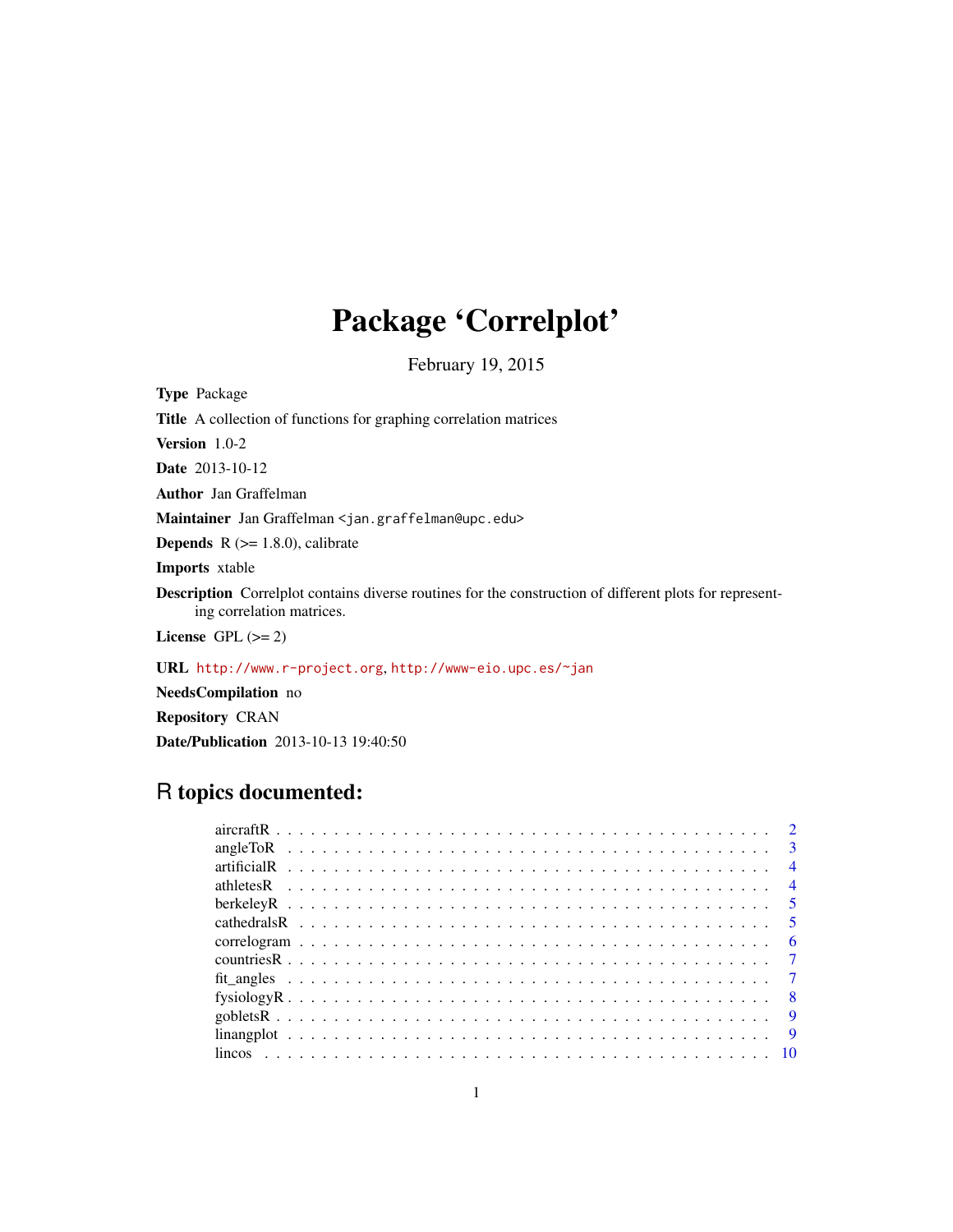#### <span id="page-1-0"></span>2 aircraftR

| Index |  |  |  |  |  |  |  |  |  |  |  |  |  |  |  |  |  |  |  |
|-------|--|--|--|--|--|--|--|--|--|--|--|--|--|--|--|--|--|--|--|
|       |  |  |  |  |  |  |  |  |  |  |  |  |  |  |  |  |  |  |  |
|       |  |  |  |  |  |  |  |  |  |  |  |  |  |  |  |  |  |  |  |
|       |  |  |  |  |  |  |  |  |  |  |  |  |  |  |  |  |  |  |  |
|       |  |  |  |  |  |  |  |  |  |  |  |  |  |  |  |  |  |  |  |
|       |  |  |  |  |  |  |  |  |  |  |  |  |  |  |  |  |  |  |  |
|       |  |  |  |  |  |  |  |  |  |  |  |  |  |  |  |  |  |  |  |
|       |  |  |  |  |  |  |  |  |  |  |  |  |  |  |  |  |  |  |  |
|       |  |  |  |  |  |  |  |  |  |  |  |  |  |  |  |  |  |  |  |
|       |  |  |  |  |  |  |  |  |  |  |  |  |  |  |  |  |  |  |  |

aircraftR *Correlations between characteristics of aircraft*

### Description

Correlations between SPR (specific power), RGF (flight range factor), PLF (payload) and SLF (sustained load factor) for 21 types of aircraft.

### Usage

data(aircraftR)

### Format

a matrix containing the correlations

### Source

Gower and Hand, Table 2.1

### References

Gower, J.C. and Hand, D.J. (1996) *Biplots*, Chapman \& Hall, London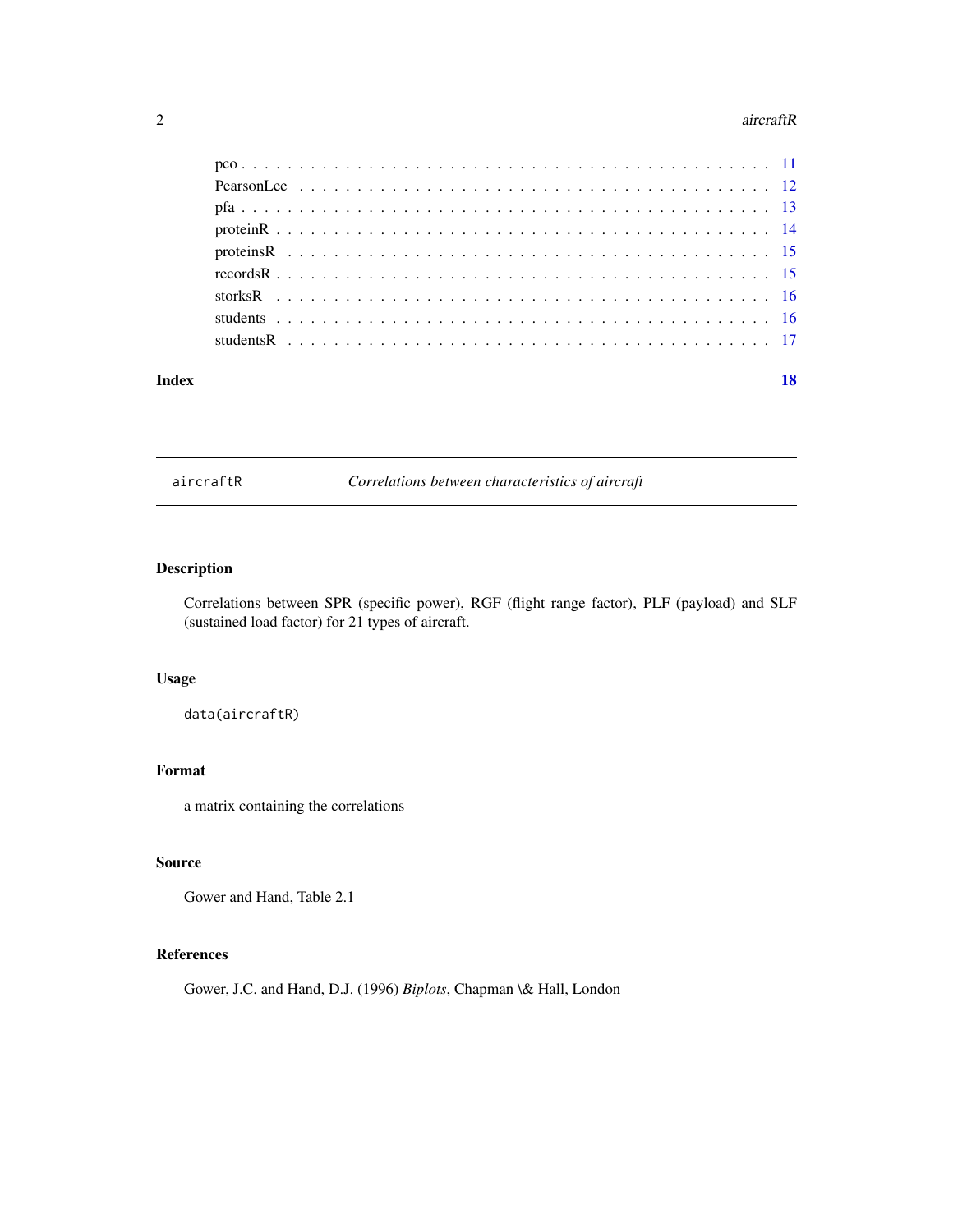<span id="page-2-0"></span>

Function angleToR converts a vector of angles (in radians) to an estimate of the correlation matrix, given an interpretation function.

### Usage

 $angleToR(x, ifun = "cos")$ 

### Arguments

| $\boldsymbol{\mathsf{x}}$ | a vector of angles (in radians)                 |
|---------------------------|-------------------------------------------------|
| ifun                      | the interpretation function ("cos" or "lincos") |

### Value

A correlation matrix

### Author(s)

Jan Graffelman (jan.graffelman@upc.edu)

### References

Graffelman, J. (2012) Linear-angle correlation plots: new graphs for revealing correlation structure. Journal of Computational and Graphical Statistics. 22(1): 92-106.

### See Also

[cos](#page-0-0),[lincos](#page-9-1)

### Examples

```
angles \leftarrow c(0, pi/3)R <- angleToR(angles)
print(R)
```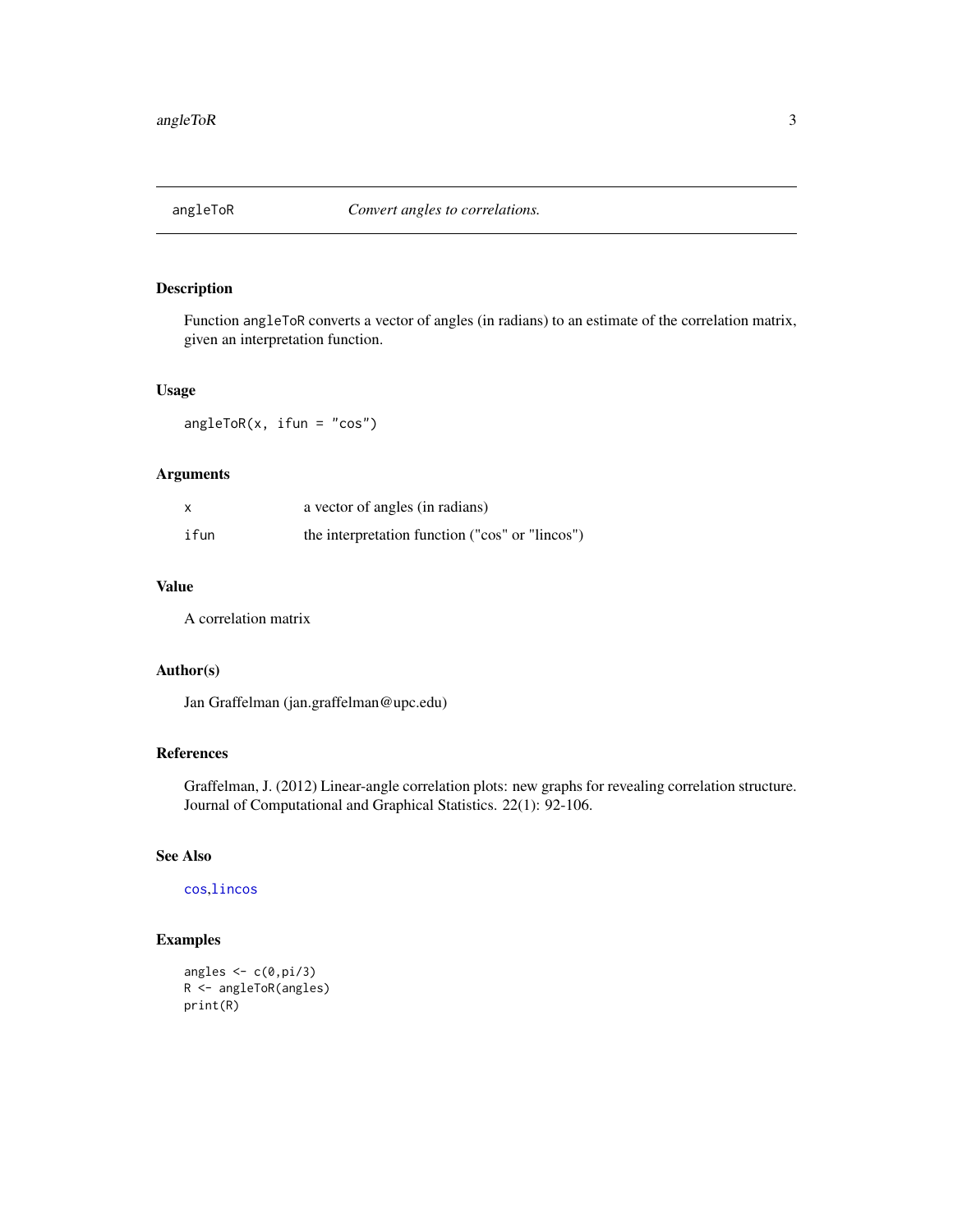<span id="page-3-0"></span>

A 10 by 10 artificial correlation matrix

### Usage

data(artificialR)

### Format

A matrix of correlations

### Source

Trosset (2005), Table 1.

### References

Trosset, M.W. (2005) Visualizing correlation. *Journal of Computational and Graphical Statistics*, 14(1), pp. 1–19.

athletesR *Correlation matrix of characteristics of Australian athletes*

### Description

Correlation matrix of 12 characteristics of Austration athletes (Sex, Height, Weight, Lean Body Mass, RCC, WCC, Hc, Hg, Ferr, BMI, SSF, Bfat)

### Usage

data(athletesR)

#### Format

A matrix of correlations

### Source

Weisberg (2005), file ais.txt

### References

Weisberg, S. (2005) *Applied Linear Regression*. Third edition, John Wiley \& Sons, New Jersey.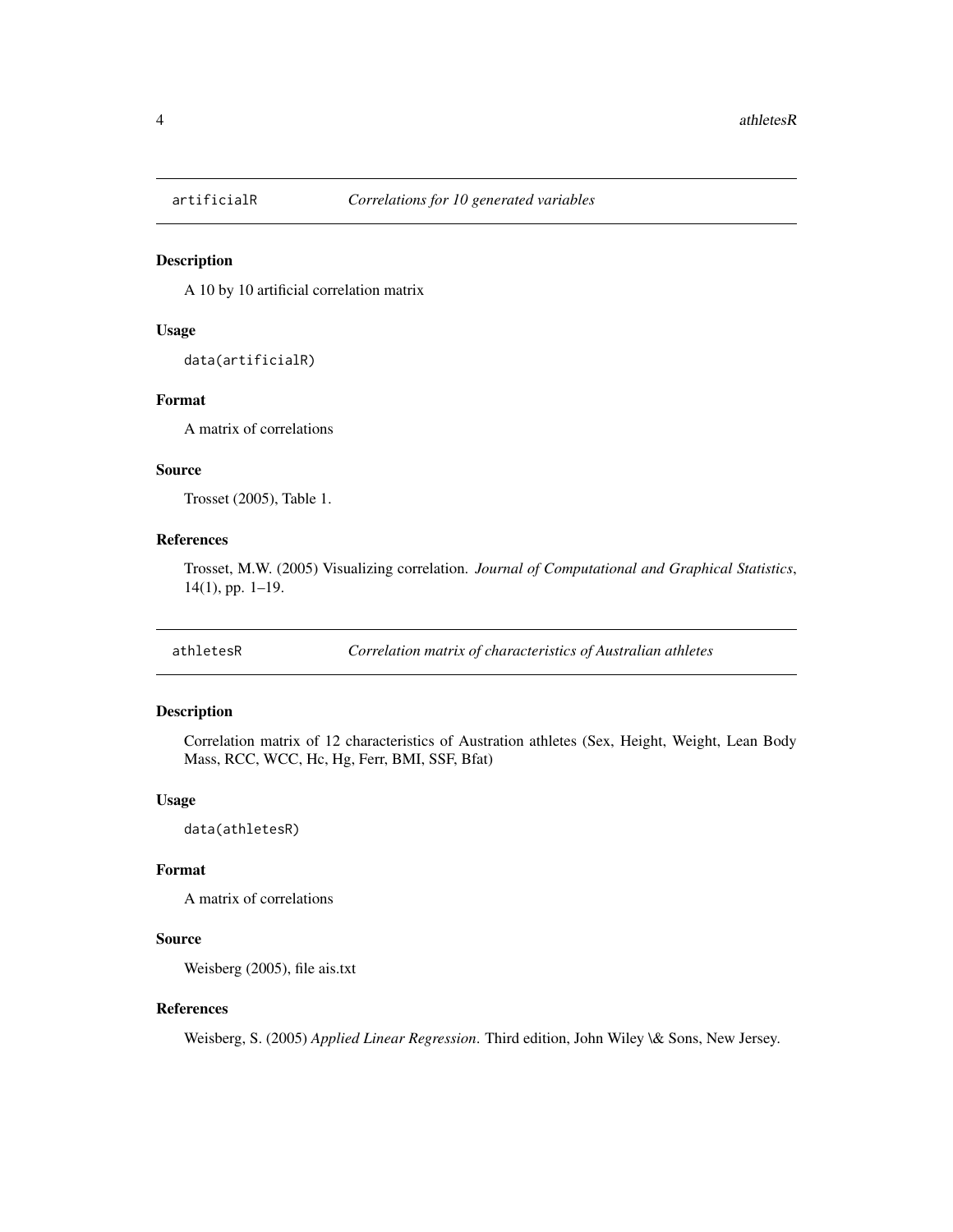<span id="page-4-0"></span>

Correlation matrix for sex, height and weight at age 2, 9 and 18 and somatotype

### Usage

data(berkeleyR)

### Format

A matrix of correlations

### Source

Weisberg (2005), file BGSBoys.txt

### References

Weisberg, S. (2005) *Applied Linear Regression*. Third edition, John Wiley \& Sons, New Jersey.

cathedralsR *Correlation matrix for height and length*

### Description

Correlation between nave height and total length

### Usage

data(cathedralsR)

### Format

A matrix of correlations

### Source

Weisberg (2005), file cathedral.txt

### References

Weisberg, S. (2005) *Applied Linear Regression*. Third edition, John Wiley \& Sons, New Jersey.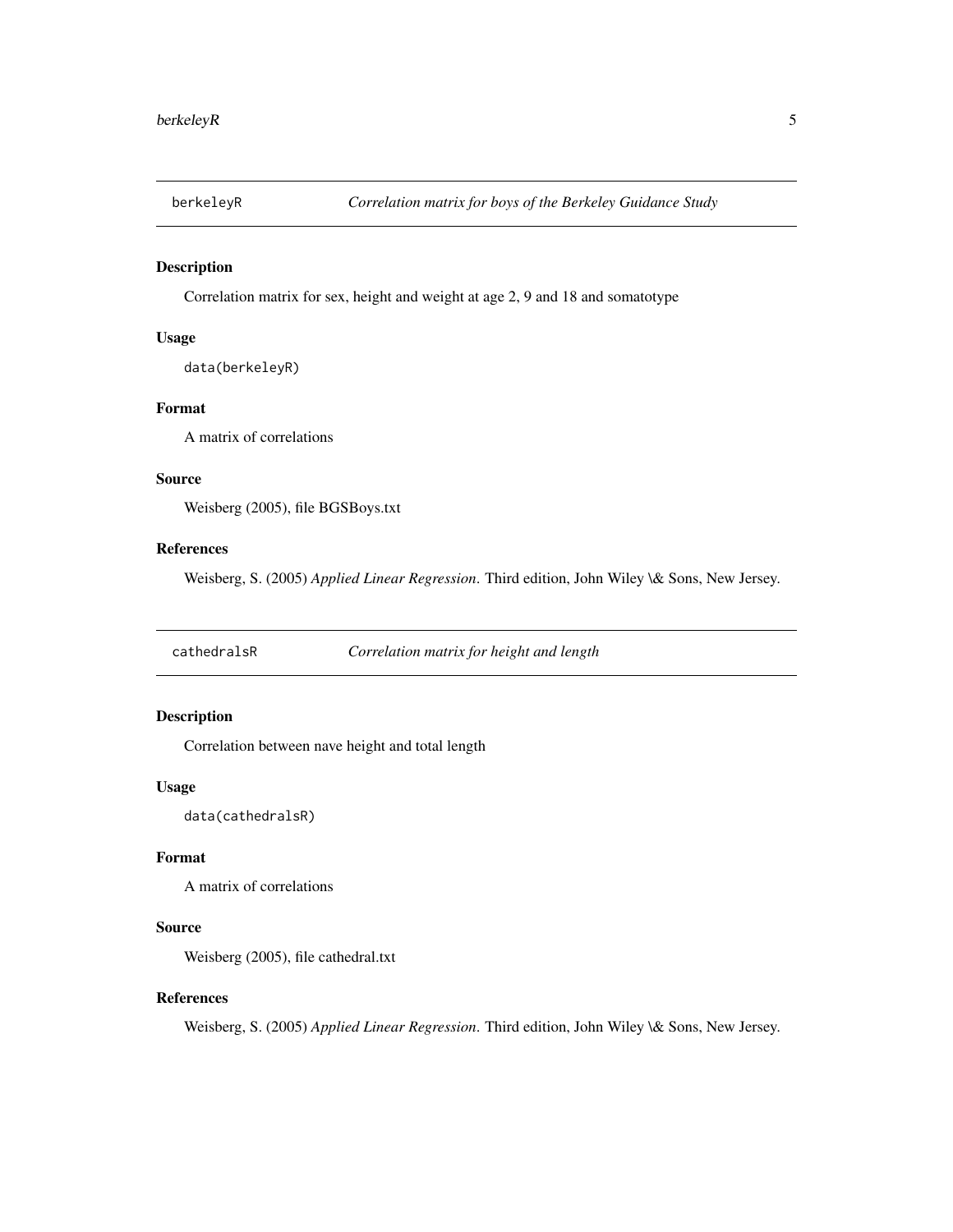<span id="page-5-1"></span><span id="page-5-0"></span>

correlogram plots a correlogram for a correlation matrix.

### Usage

```
correlogram(R,labs=colnames(R),ifun="cos",cex=1,main="",ntrials=10,
            xlim=c(-1.2,1.2), ylim=c(-1.2,1.2),...)
```
### Arguments

| a correlation matrix.                                  |
|--------------------------------------------------------|
| a vector of labels for the variables.                  |
| the interpretation function ("cos" or "lincos")        |
| character expansion factor for the variable labels     |
| a title for the correlogram                            |
| number of starting points for the optimization routine |
| limits for the x axis (e.g. $c(-1.2,1.2)$ )            |
| limits for the y axis (e.g. $c(-1.2,1.2)$ )            |
| additional arguments for the plot function.            |
|                                                        |

### Details

correlogram makes a correlogram on the basis of a set of angles. All angles are given w.r.t the positive x-axis. Variables are represented by unit vectors emanating from the origin.

### Value

NULL

### Author(s)

anonymous

### References

Trosset, M.W. (2005) Visualizing correlation. Journal of Computational and Graphical Statistics 14(1), pp. 1–19

### See Also

[fit\\_angles](#page-6-1),[nlminb](#page-0-0)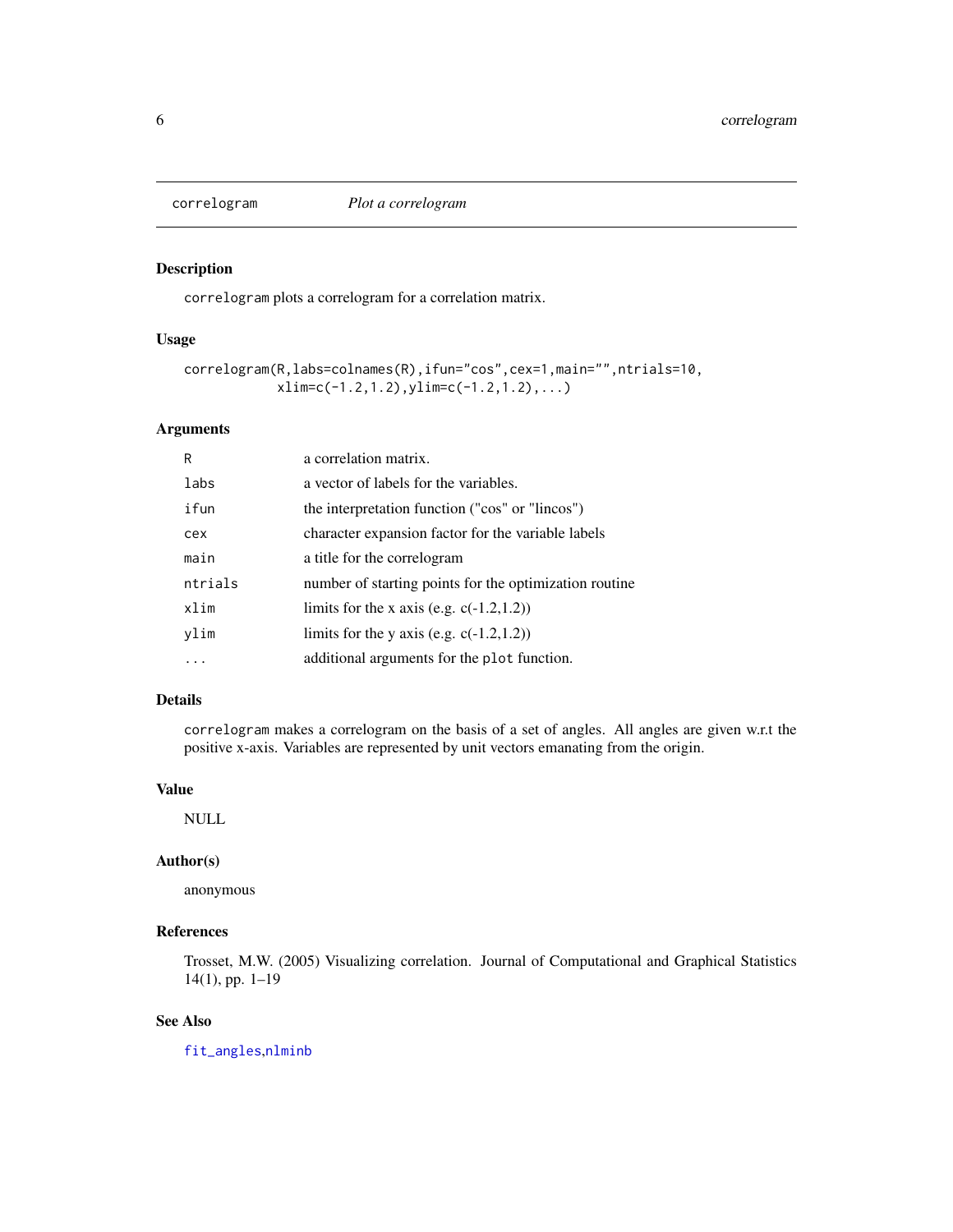#### <span id="page-6-0"></span>countriesR 7

### Examples

```
X <- matrix(rnorm(90),ncol=3)
R \leftarrow cor(X)correlogram(R)
```
countriesR *Correlations between educational and demographic variables*

### Description

Correlations between infant mortality, educational and demographic variables (infd, phys, dens, agds, lit, hied, gnp)

### Usage

data(countriesR)

### Format

A matrix of correlations

### Source

Chatterjee and Hadi (1988)

### References

Chatterjee, S. and Hadi, A.S. (1988), *Sensitivity Analysis in Regression*. Wiley, New York.

<span id="page-6-1"></span>fit\_angles *Fit angles to a correlation matrix*

### Description

fit\_angles finds a set of optimal angles for representing a particular correlation matrix by angles between vectors

#### Usage

```
fit_angles(R, ifun = "cos", ntrials = 10, verbose = FALSE)
```
### Arguments

| R       | a correlation matrix.                                  |
|---------|--------------------------------------------------------|
| ifun    | an angle interpretation function (cosine, by default). |
| ntrials | number of trials for optimization routine nlminb       |
| verbose | be silent (FALSE), or produce more output (TRUE)       |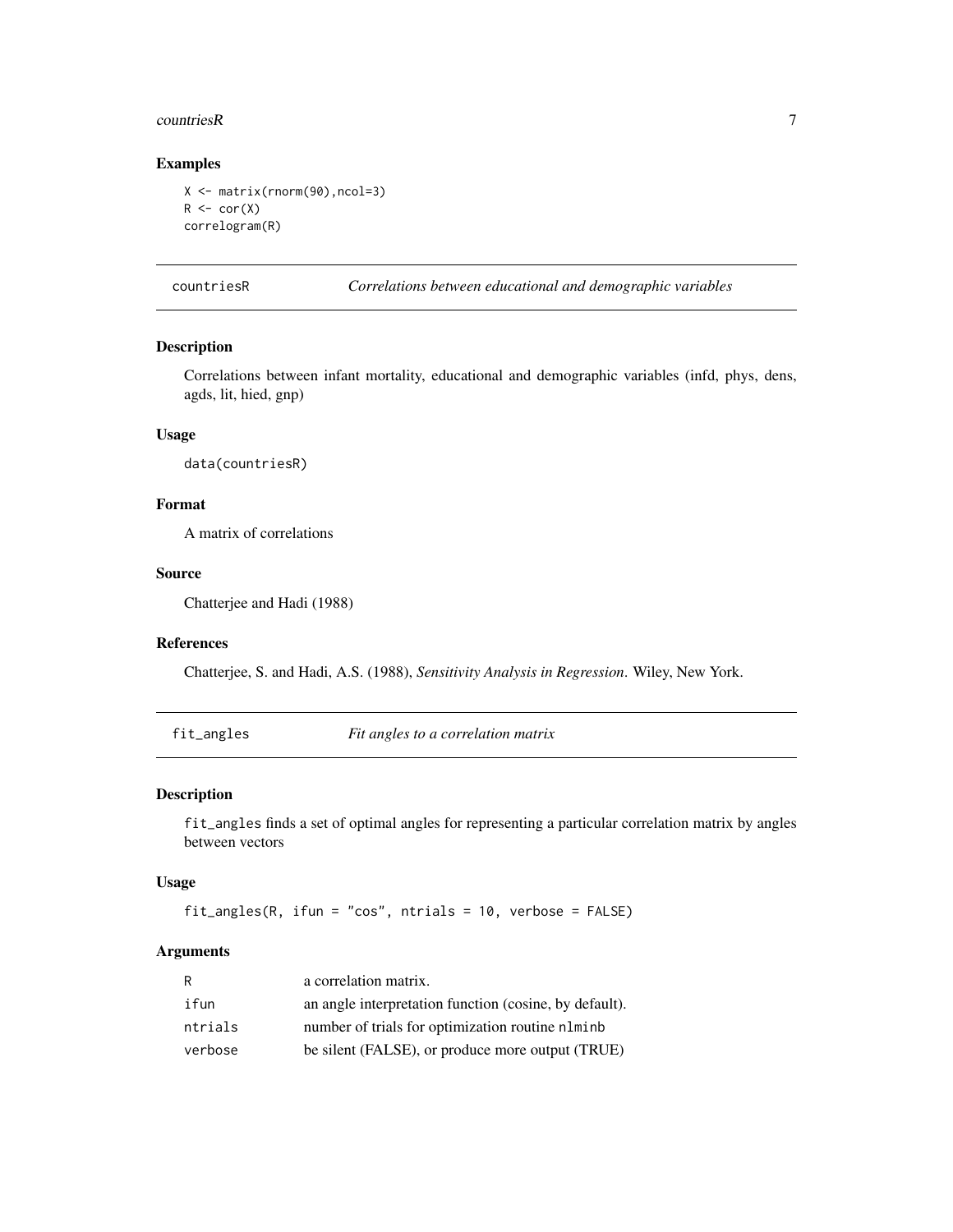### <span id="page-7-0"></span>Value

a vector of angles (in radians)

### Author(s)

anonymous

### References

Trosset, M.W. (2005) Visualizing correlation. Journal of Computational and Graphical Statistics 14(1), pp. 1–19

### See Also

[nlminb](#page-0-0)

### Examples

```
X <- matrix(rnorm(90),ncol=3)
R \leftarrow cor(X)angles <- fit_angles(R)
print(angles)
```
fysiologyR *Correlations between thirtheen fysiological variables*

### Description

Correlations of 13 fysiological variables (sys, dia, p.p., pul, cort, u.v., tot/100, adr/100, nor/100, adr/tot, tot/hr, adr/hr, nor/hr) obtained from 48 medical students

### Usage

data(fysiologyR)

### Format

A matrix of correlations

### Source

Hills (1969), Table 1.

### References

Hills, M (1969) On looking at large correlation matices *Biometrika* 56(2): pp. 249.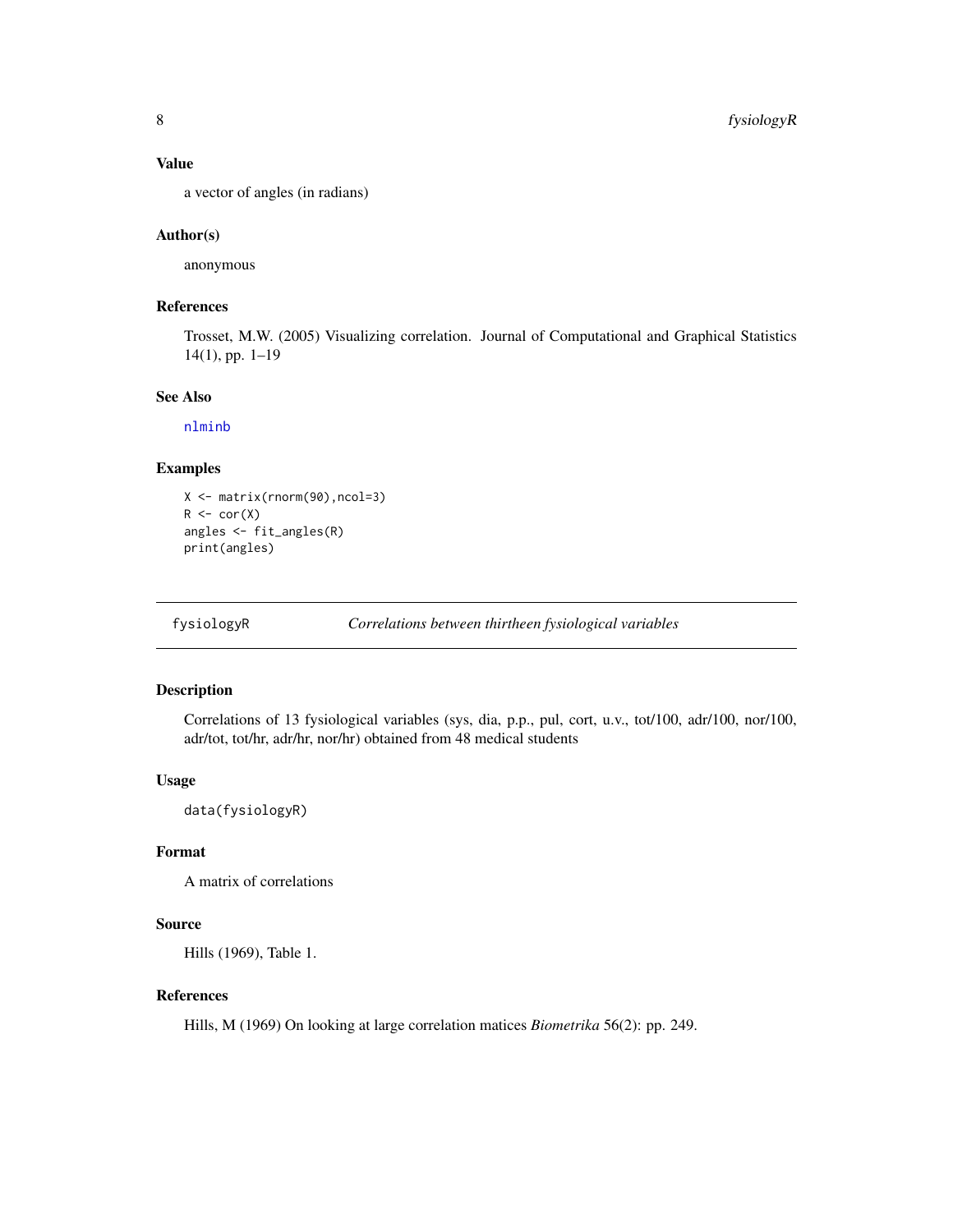<span id="page-8-0"></span>

Correlations between 6 size measurements of archeological goblets

### Usage

data(gobletsR)

### Format

A matrix of correlations

### Source

Manly (1989)

### References

Manly, B.F.J. (1989) *Multivariate statistical methods: a primer*. Chapman and Hall, London.

### Description

linangplot produces a plot of two variables, such that the correlation between the two variables is linear in the angle.

### Usage

 $linangplot(x, y, tmx = NULL, tmy = NULL, ...)$ 

### Arguments

| X   | x variable                                |
|-----|-------------------------------------------|
| У   | y variable                                |
| tmx | vector of tickmarks for the x variable    |
| tmy | vector of tickmarks for the y variable    |
|     | additional arguments for the plot routine |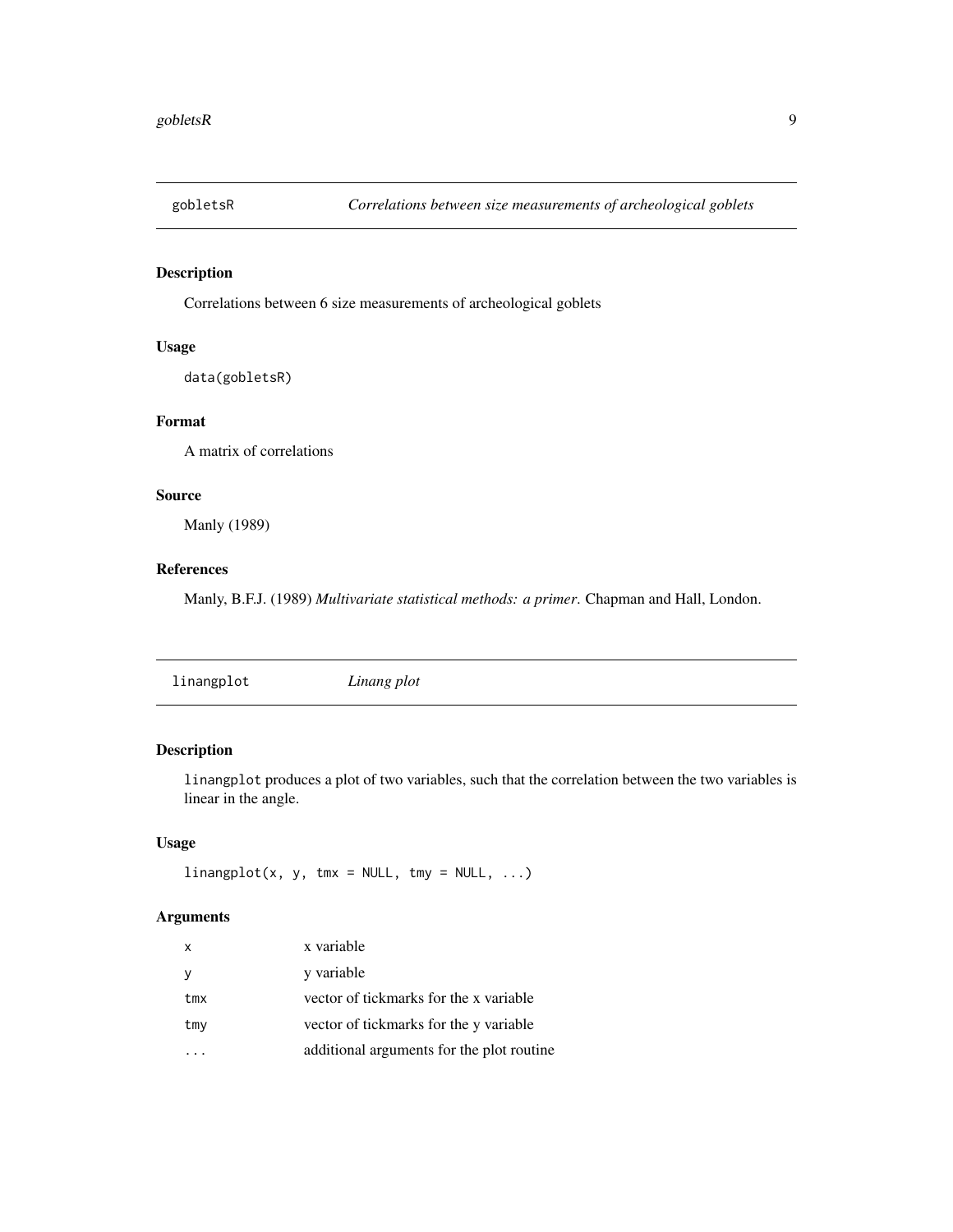10 lincos

### Value

| Χt           | coordinates of the points     |
|--------------|-------------------------------|
| R            | axes for the plot             |
| r            | correlation coefficient       |
| angledegrees | angle between axes in degrees |
| angleradians | angle between axes in radians |
|              | correlation coefficient       |

### Author(s)

Jan Graffelman (jan.graffelman@upc.edu)

### See Also

[plot](#page-0-0)[correlogram](#page-5-1)

### Examples

 $x \leftarrow runif(10)$ y <- rnorm(10) linangplot(x,y)

<span id="page-9-1"></span>lincos *Linearized cosine function*

### Description

Function lincos linearizes the cosine function over the interval [0,2pi]. The function returns -  $2$ /pi\*x + 1 over [0,pi] and  $2$ /pi\*x - 3 over [pi,2pi]

### Usage

lincos(x)

### Arguments

x angle in radians

### Value

a real number in [-1,1].

### Author(s)

Jan Graffelman (jan.graffelman@upc.edu)

<span id="page-9-0"></span>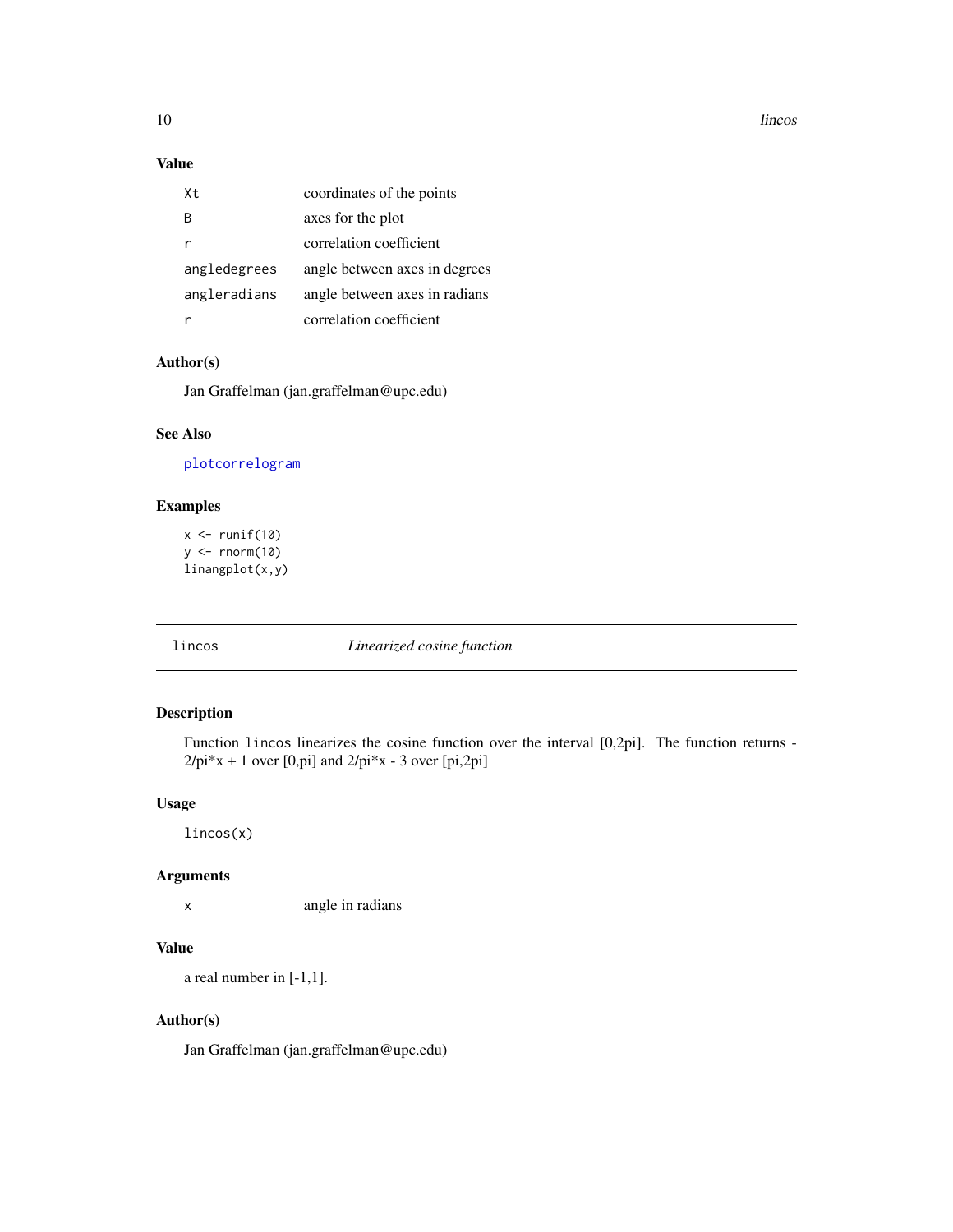### <span id="page-10-0"></span>pco and the set of the set of the set of the set of the set of the set of the set of the set of the set of the set of the set of the set of the set of the set of the set of the set of the set of the set of the set of the s

### References

Graffelman, J. (2012) Linear-angle correlation plots: new graphs for revealing correlation structure. Journal of Computational and Graphical Statistics. 22(1): 92-106.

### See Also

[cos](#page-0-0)

### Examples

```
angle <- pi
y <- lincos(angle)
print(y)
```
### pco *Principal Coordinate Analysis*

### Description

pco is a program for Principal Coordinate Analysis.

### Usage

pco(Dis)

### Arguments

Dis A distance or dissimilarity matrix

### Details

The program pco does a principal coordinates analysis of a dissimilarity (or distance) matrix (Dij) where the diagonal elements, Dii, are zero.

Note that when we dispose of a similarity matrix rather that a distance matrix, a transformation is needed before calling coorprincipal. For instance, if Sij is a similarity matrix, Dij might be obtained as  $Dij = 1 - Sij/diag(Sij)$ 

Goodness of fit calculations need to be revised such as to deal (in different ways) with negative eigenvalues.

### Value

| РC    | the principal coordinates                              |
|-------|--------------------------------------------------------|
| Dl    | all eigenvalues of the solution                        |
| Dk    | the positive eigenvalues of the solution               |
| B.    | double centred matrix for the eigenvalue decomposition |
| decom | the goodness of fit table                              |
|       |                                                        |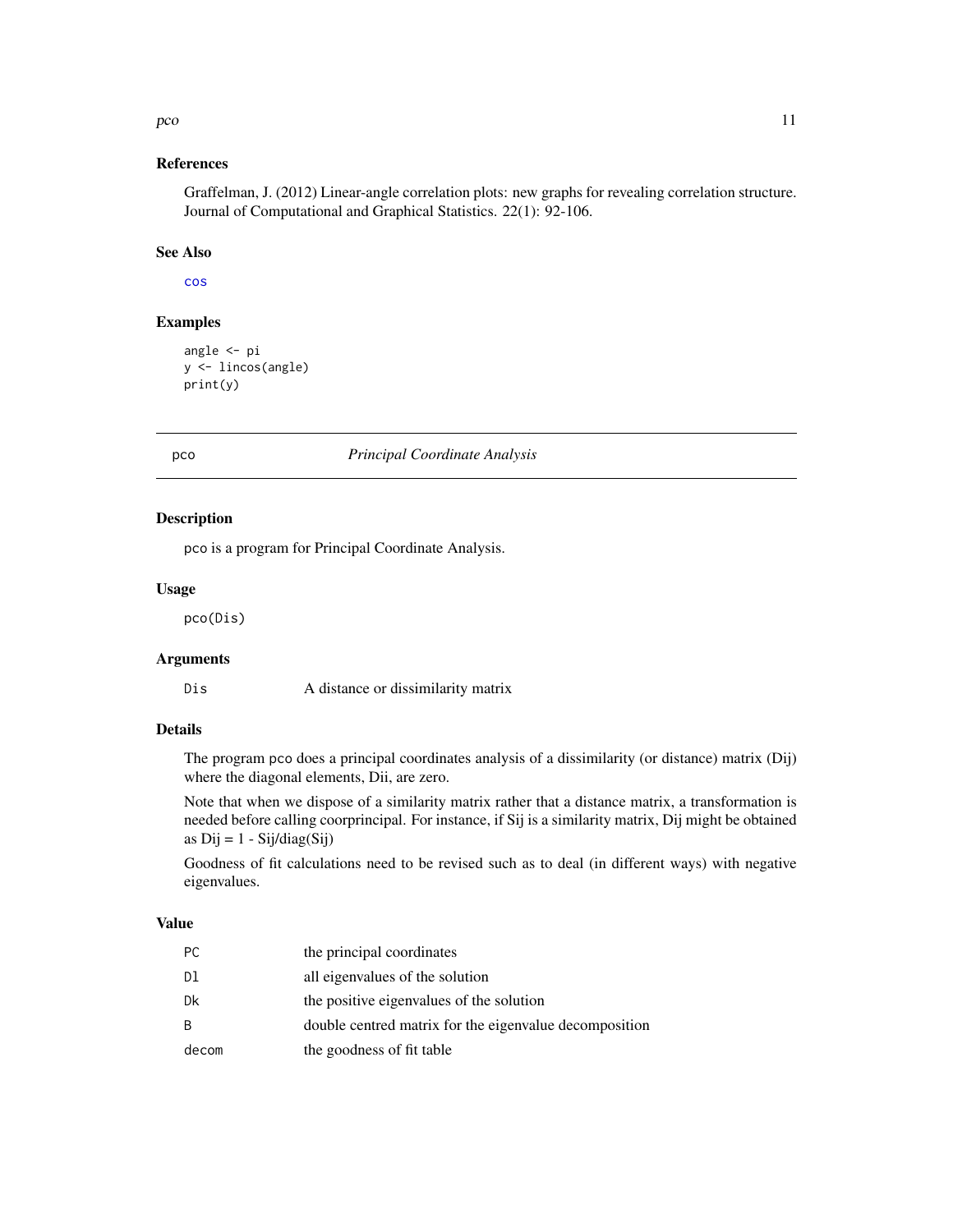<span id="page-11-0"></span>12 PearsonLee

### Author(s)

Jan Graffelman (jan.graffelman@upc.edu)

### See Also

[cmdscale](#page-0-0)

### Examples

```
citynames <- c("Aberystwyth","Brighton","Carlisle","Dover","Exeter","Glasgow","Hull",
"Inverness","Leeds","London","Newcastle", "Norwich")
A <-matrix(c(
0,244,218,284,197,312,215,469,166,212,253,270,
244,0,350,77,167,444,221,583,242,53,325,168,
218,350,0,369,347,94,150,251,116,298,57,284,
284,77,369,0,242,463,236,598,257,72,340,164,
197,167,347,242,0,441,279,598,269,170,359,277,
312,444,94,463,441,0,245,169,210,392,143,378,
215,221,150,236,279,245,0,380,55,168,117,143,
469,583,251,598,598,169,380,0,349,531,264,514,
166,242,116,257,269,210,55,349,0,190,91,173,
212,53,298,72,170,392,168,531,190,0,273,111,
253,325,57,340,359,143,117,264,91,273,0,256,
270,168,284,164,277,378,143,514,173,111,256,0),ncol=12)
rownames(A) <- citynames
colnames(A) <- citynames
out \leq pco(A)
plot(out$PC[,2],-out$PC[,1],pch=19,asp=1)
textxy(out$PC[,2],-out$PC[,1],rownames(A))
```
PearsonLee *Heights of mothers and daughters*

#### Description

Heights of 1375 mothers and daughters (in cm) in the UK in 1893-1898.

#### Usage

data(PearsonLee)

### Format

dataframe with Mheight and Dheight

### Source

Weisberg, Chapter 1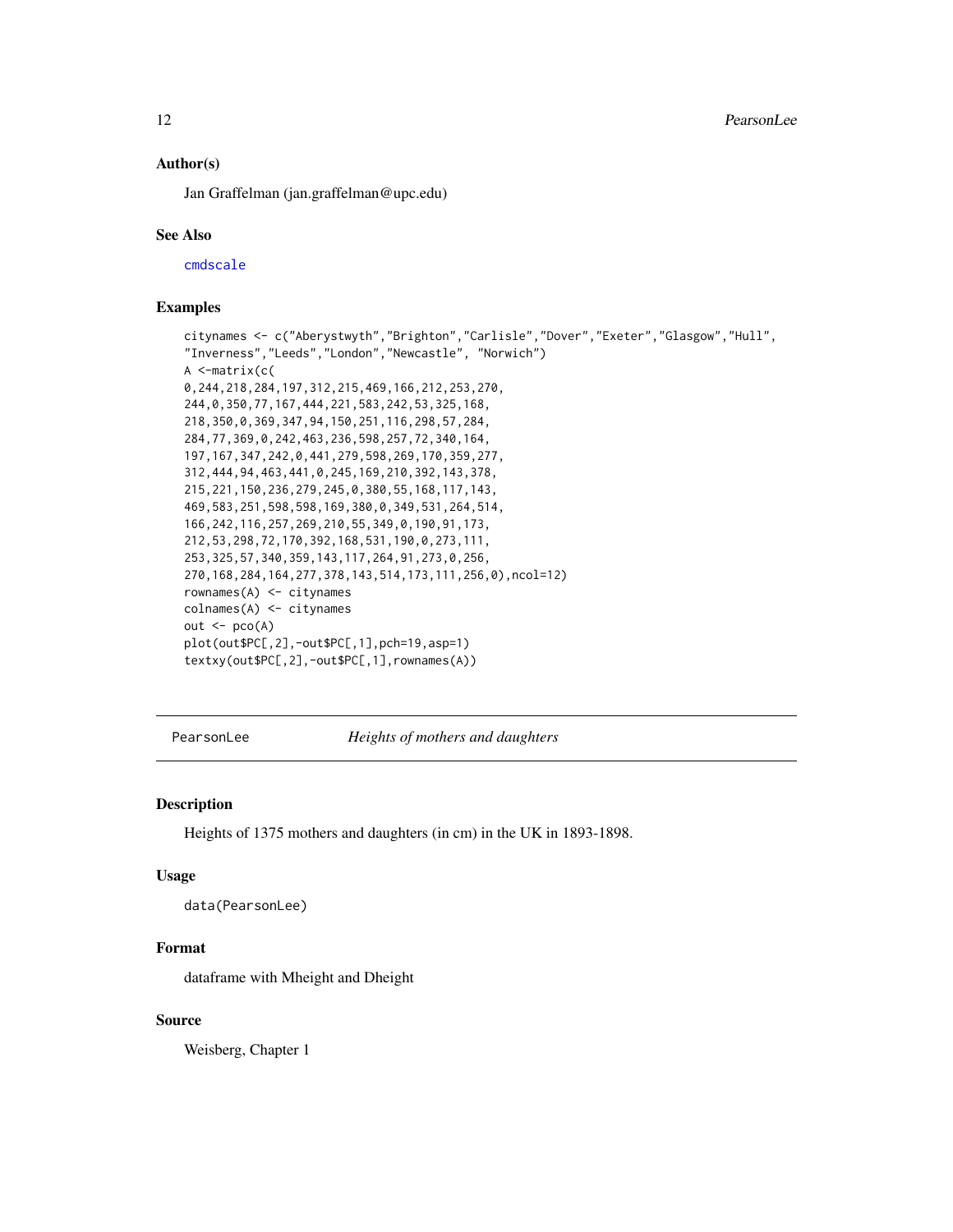### <span id="page-12-0"></span>References

Weisberg, S. (2005) *Applied Linear Regression*, John Wiley \& Sons, New Jersey

| pfa | Principal factor analysis |  |
|-----|---------------------------|--|
|-----|---------------------------|--|

### Description

Program pfa performs (iterative) principal factor analysis, which is based on the computation of eigenvalues of the reduced correlation matrix.

### Usage

```
pfa(X, option = "data", m = 2, initial.communality = "R2", crit = 0.001, verbose = FALSE)
```
### Arguments

| X                   | A data matrix or correlation matrix                                                                                                    |  |  |  |  |
|---------------------|----------------------------------------------------------------------------------------------------------------------------------------|--|--|--|--|
| option              | Specifies the type of matrix supplied by argument X. Values for option are data,<br>cor or cov. data is the default.                   |  |  |  |  |
| m                   | The number of factors to extract (2 by default)                                                                                        |  |  |  |  |
| initial.communality |                                                                                                                                        |  |  |  |  |
|                     | Method for computing initial communalities. Possibilities are R2 or maxcor.                                                            |  |  |  |  |
| crit                | The criterion for convergence. The default is $0.001$ . A smaller value will require<br>more iterations before convergence is reached. |  |  |  |  |
| verbose             | When set to TRUE, additional numerical output is shown.                                                                                |  |  |  |  |

### Value

| Res  | Matrix of residuals                     |
|------|-----------------------------------------|
| Psi  | Diagonal matrix with specific variances |
| La   | Matrix of loadings                      |
| Shat | Estimated correlation matrix            |
| Fs   | <b>Factor</b> scores                    |

### Author(s)

Jan Graffelman (jan.graffelman@upc.edu)

### References

Mardia, K.V., Kent, J.T. and Bibby, J.M. (1979) Multivariate analysis.

Rencher, A.C. (1995) Methods of multivriate analysis.

Satorra, A. and Neudecker, H. (1998) Least-Squares Approximation of off-Diagonal Elements of a Variance Matrix in the Context of Factor Analysis. Econometric Theory 14(1) pp. 156–157.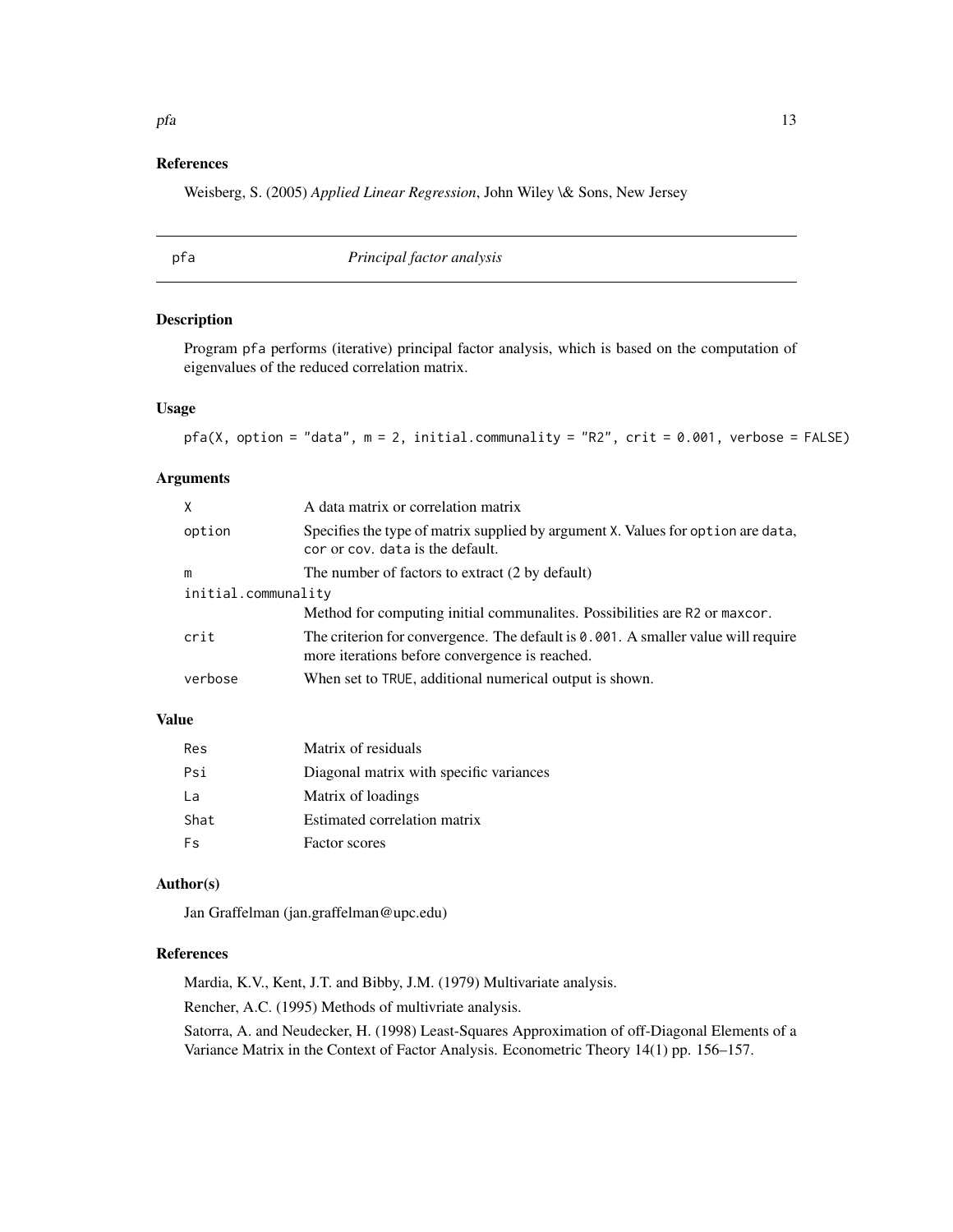#### <span id="page-13-0"></span>14 proteinR

### See Also

[princomp](#page-0-0)

### Examples

X <- matrix(rnorm(100),ncol=2) out.pfa <- pfa(X) # based on a correlation matrix  $R \leftarrow cor(X)$ out.pfa <- pfa(R,option="cor")

proteinR *Correlations between sources of protein*

### Description

Correlations between sources of protein for a number of countries (Red meat, White meat, Eggs, Milk, Fish, Cereals, Starchy food, Nuts, Fruits and vegetables.

### Usage

data(proteinR)

### Format

A matrix of correlations

### Source

Manly (1989)

### References

Manly, B.F.J. (1989) *Multivariate statistical methods: a primer*. Chapman and Hall, London.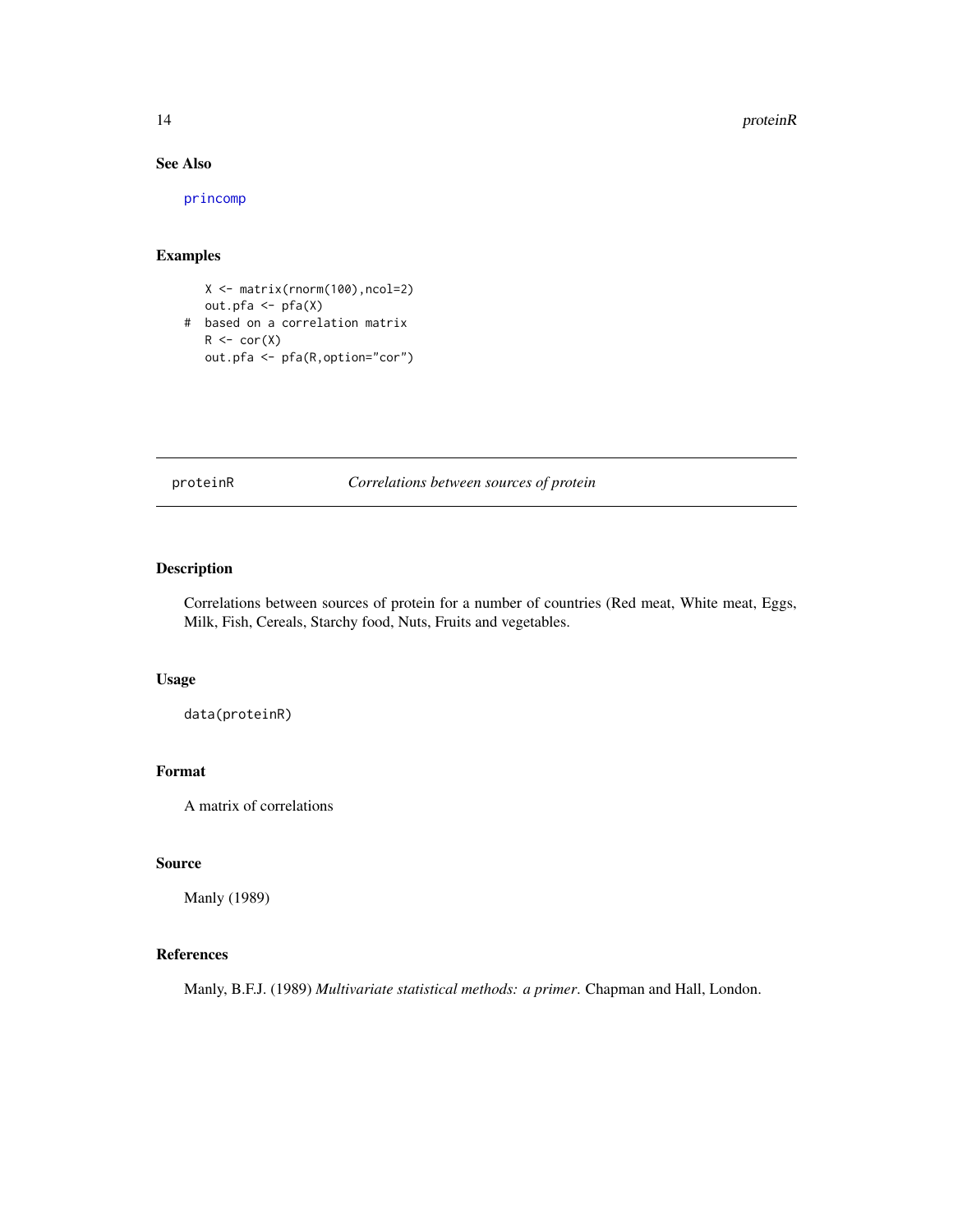<span id="page-14-0"></span>

Correlations between sources of protein for a number of countries (Red meat, White meat, Eggs, Milk, Fish, Cereals, Starchy food, Nuts, Fruits and vegetables.

### Usage

data(proteinR)

#### Format

A matrix of correlations

### Source

Manly (1989)

### References

Manly, B.F.J. (1989) *Multivariate statistical methods: a primer*. Chapman and Hall, London.

recordsR *Correlations between national track records for men*

#### Description

Correlations between national track records for men (100m,200m,400m,800m,1500m,5000m,10.000m and Marathon

#### Usage

data(recordsR)

### Format

A matrix of correlations

### Source

Johnson and Wichern, Table 8.6

### References

Johnson, R.A. and Wichern, D.W. (2002) *Applied Multivariate Statistical Analysis.* Fifth edition. New Jersey: Prentice Hall.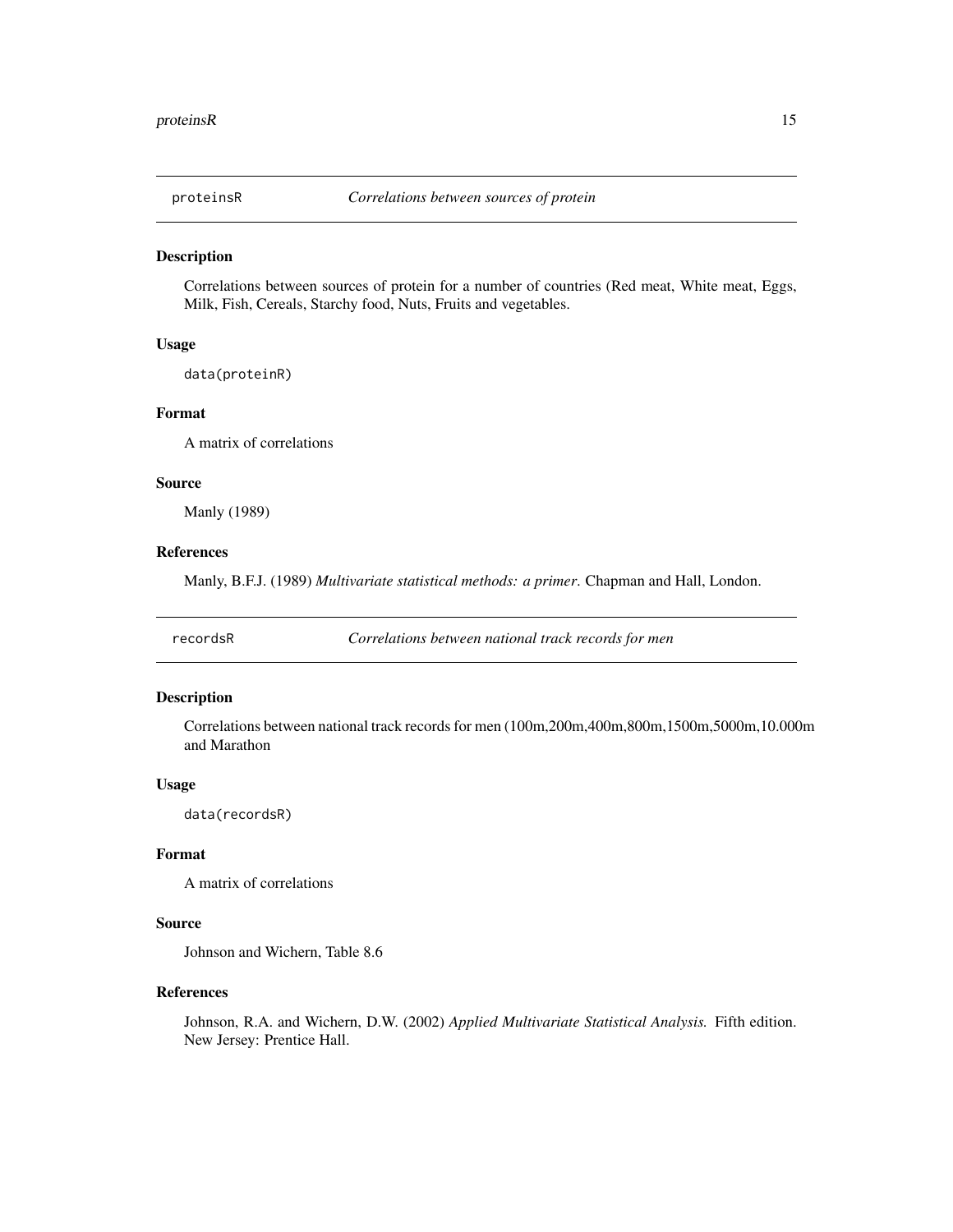<span id="page-15-0"></span>

Danish data from 1953-1977 giving the correlations between nesting storks, human birth rate and per capita electricity consumption.

### Usage

data(storksR)

### Format

A matrix of correlations

### Source

Gabriel and Odoroff, Table 1.

### References

Gabriel, K. R. and Odoroff, C. L. (1990) Biplots in biomedical research. *Statistics in Medicine* 9(5): pp. 469-485.

students *Marks for 5 student exams*

### Description

Matrix of marks for five exams, two with closed books and three with open books (Mechanics (C), Vectors (C), Algebra (O), Analysis (O) and Statistics (O)).

### Usage

data(students)

### Format

A data matrix

### Source

Mardia et al., Table 1.2.1

### References

Mardia, K.V., Kent, J.T. and Bibby, J.M. (1979) *Multivariate Analysis*, Academic Press London.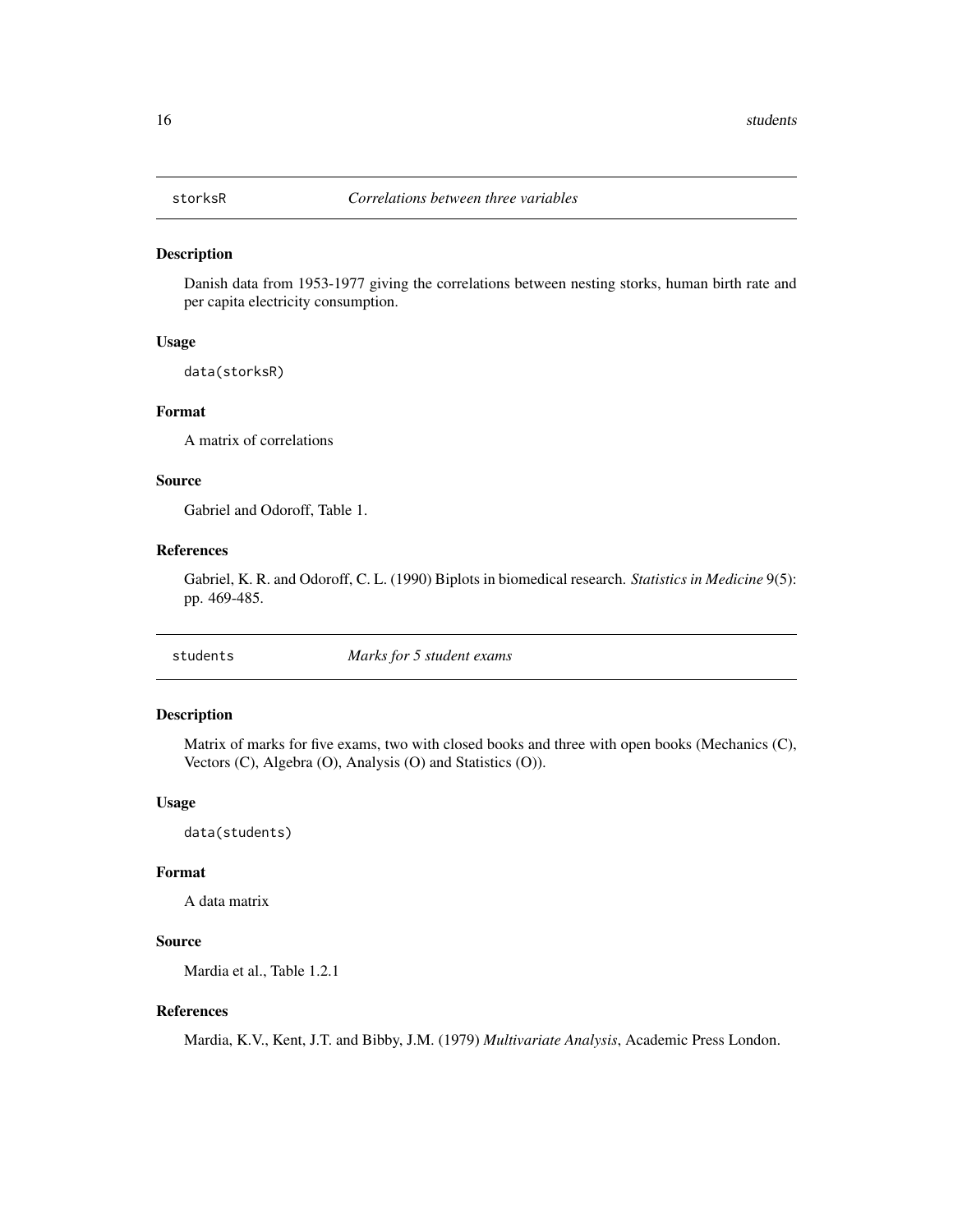<span id="page-16-0"></span>

Correlation matrix of marks for five exams, two with closed books and three with open books (Mechanics (C), Vectors (C), Algebra (O), Analysis (O) and Statistics (O)).

### Usage

data(studentsR)

### Format

A matrix of correlations

### Source

Mardia et al., Table 1.2.1

### References

Mardia, K.V., Kent, J.T. and Bibby, J.M. (1979) *Multivariate Analysis*, Academic Press London.